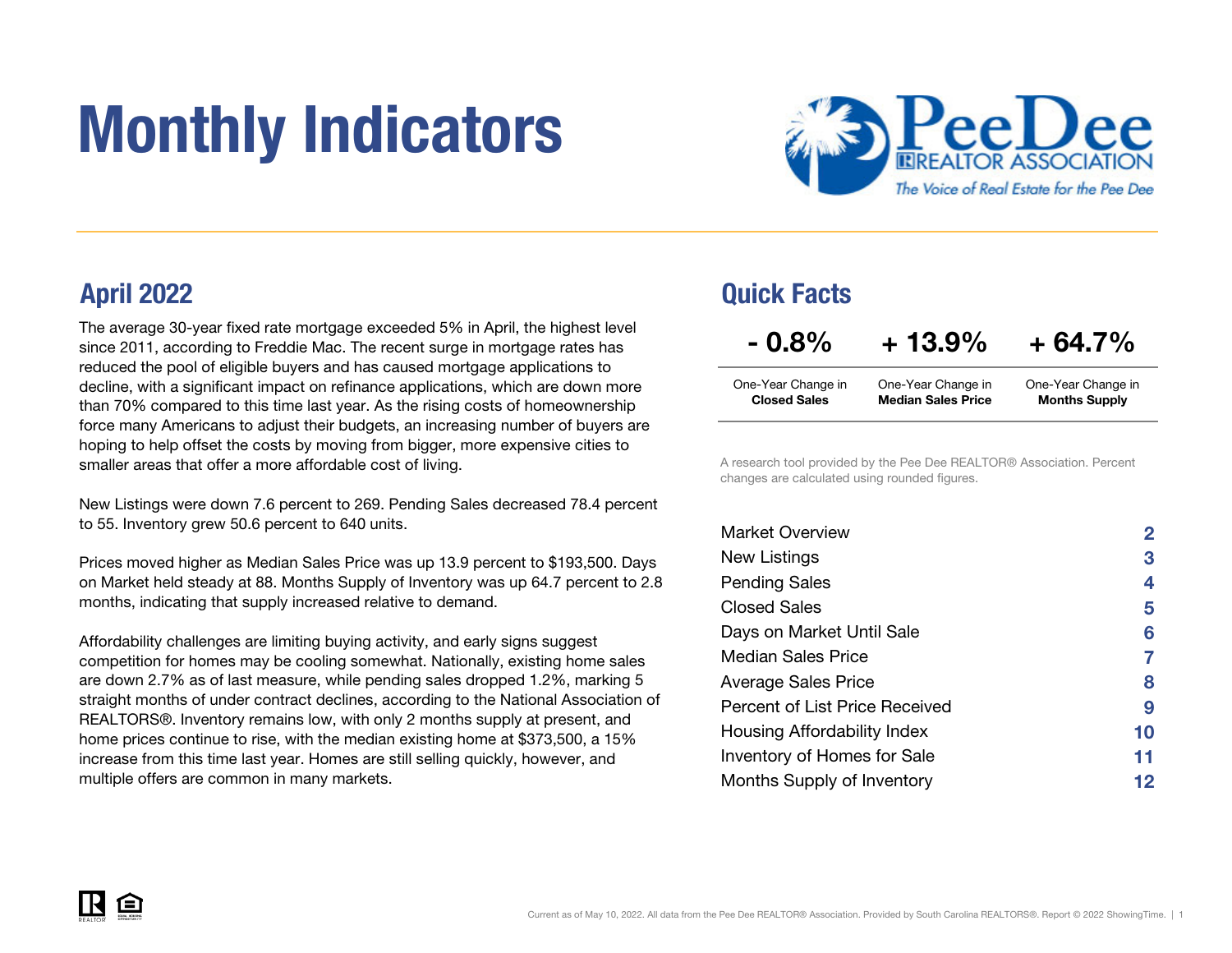### Market Overview

Key market metrics for the current month and year-to-date figures.



| <b>Key Metrics</b>                 | <b>Historical Sparkbars</b> |                    | 04-2021   | 04-2022 | <b>Percent Change</b> |           | YTD 2021 YTD 2022 Percent Change |          |
|------------------------------------|-----------------------------|--------------------|-----------|---------|-----------------------|-----------|----------------------------------|----------|
|                                    | 04-2020                     | 04-2021<br>04-2022 |           |         |                       |           |                                  |          |
| <b>New Listings</b>                |                             |                    | 291       | 269     | $-7.6%$               | 1,104     | 1,049                            | $-5.0%$  |
| <b>Pending Sales</b>               |                             |                    | 255       | 55      | $-78.4%$              | 1,043     | 717                              | $-31.3%$ |
| <b>Closed Sales</b>                |                             |                    | 248       | 246     | $-0.8%$               | 889       | 922                              | $+3.7%$  |
| <b>Days on Market</b>              |                             |                    | 88        | 88      | 0.0%                  | 105       | 98                               | $-6.7%$  |
| <b>Median Sales Price</b>          |                             |                    | \$169,950 |         | $$193,500 + 13.9\%$   | \$166,950 | $$199,900 + 19.7\%$              |          |
| <b>Average Sales Price</b>         |                             |                    | \$188,939 |         | $$211,877$ + 12.1%    | \$182,740 | $$220,307$ + 20.6%               |          |
| <b>Pct. of List Price Received</b> |                             |                    | 98.3%     | 99.3%   | $+1.0%$               | 97.5%     | 98.5%                            | $+1.0%$  |
| <b>Housing Affordability Index</b> |                             |                    | 139       | 122     | $-12.2%$              | 142       | 118                              | $-16.9%$ |
| <b>Inventory of Homes for Sale</b> |                             |                    | 425       | 640     | $+50.6%$              |           |                                  |          |
| <b>Months Supply of Inventory</b>  |                             |                    | 1.7       | 2.8     | $+64.7%$              |           |                                  |          |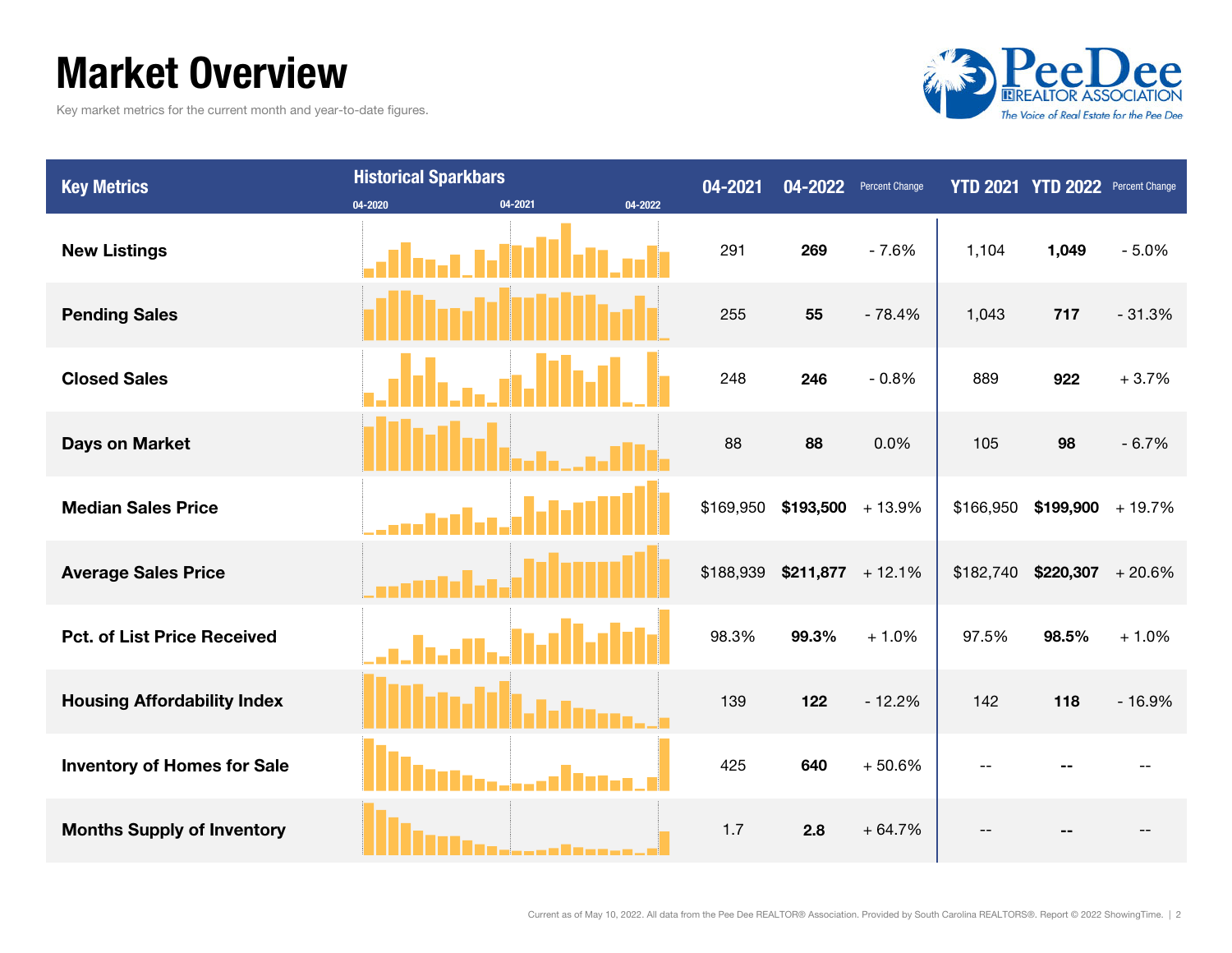### New Listings

A count of the properties that have been newly listed on the market in a given month.



| <b>April</b>     |                  |                 | <b>Year to Date</b> |                 |                 | <b>New Listings</b> |     | <b>Prior Year</b> | <b>Percent Change</b> |
|------------------|------------------|-----------------|---------------------|-----------------|-----------------|---------------------|-----|-------------------|-----------------------|
|                  |                  |                 |                     |                 |                 | May 2021            | 283 | 236               | +19.9%                |
|                  |                  |                 |                     |                 |                 | June 2021           | 319 | 276               | $+15.6%$              |
|                  | 291              |                 | 1,077               | 1,104           | 1,049           | <b>July 2021</b>    | 311 | 300               | $+3.7%$               |
|                  |                  | 269             |                     |                 |                 | August 2021         | 365 | 248               | $+47.2%$              |
|                  |                  |                 |                     |                 |                 | September 2021      | 260 | 243               | $+7.0%$               |
| 213              |                  |                 |                     |                 |                 | October 2021        | 283 | 223               | $+26.9%$              |
|                  |                  |                 |                     |                 |                 | November 2021       | 275 | 260               | $+5.8%$               |
|                  |                  |                 |                     |                 |                 | December 2021       | 200 | 190               | $+5.3%$               |
|                  |                  |                 |                     |                 |                 | January 2022        | 247 | 276               | $-10.5%$              |
|                  |                  |                 |                     |                 |                 | February 2022       | 243 | 241               | $+0.8%$               |
|                  |                  |                 |                     |                 |                 | <b>March 2022</b>   | 290 | 296               | $-2.0%$               |
|                  |                  |                 |                     |                 |                 | April 2022          | 269 | 291               | $-7.6%$               |
| 2020<br>$-16.8%$ | 2021<br>$+36.6%$ | 2022<br>$-7.6%$ | 2020<br>$-4.9%$     | 2021<br>$+2.5%$ | 2022<br>$-5.0%$ | 12-Month Avg        | 279 | 257               | $+8.6%$               |

#### Historical New Listings by Month

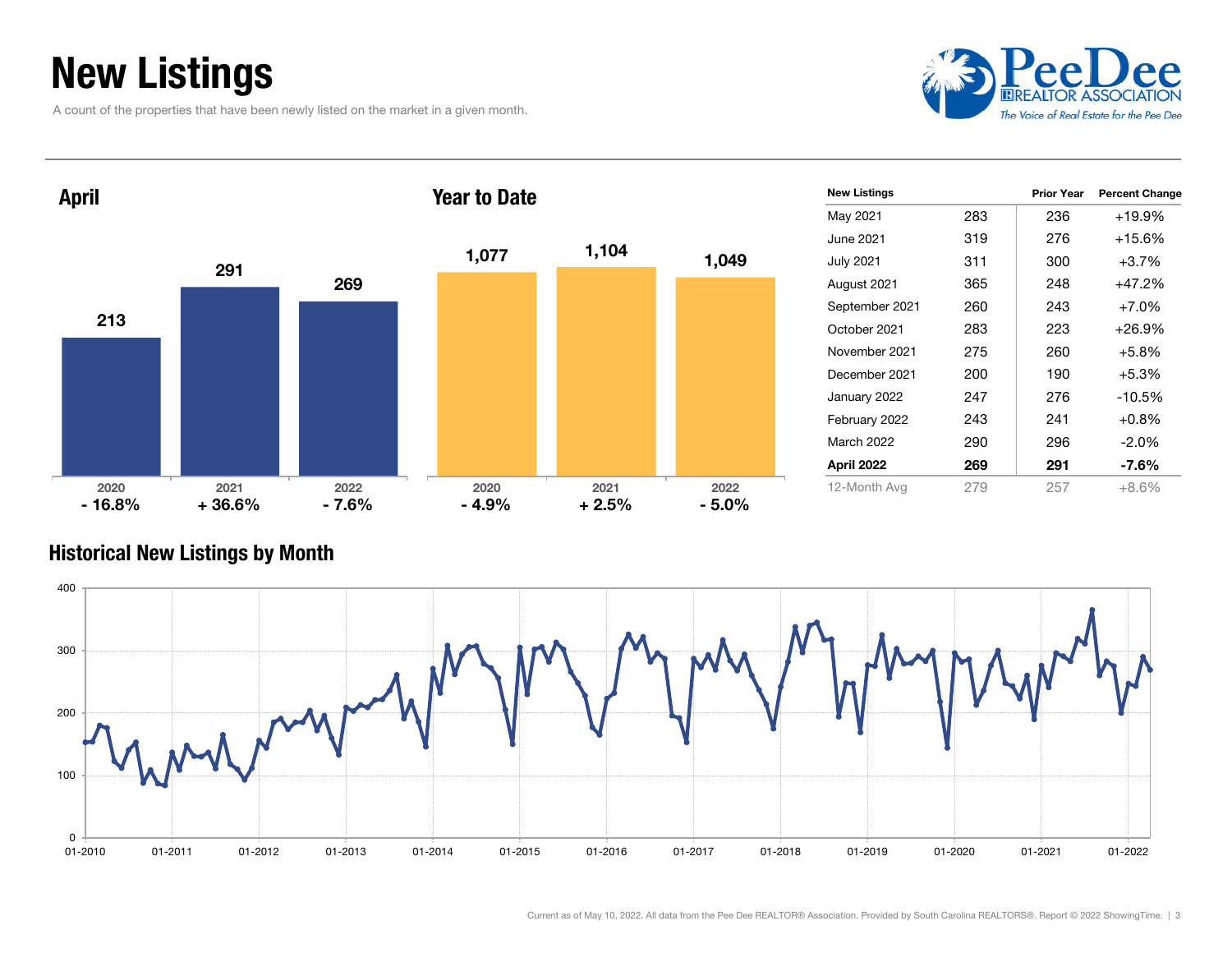### Pending Sales

A count of the properties on which offers have been accepted in a given month.



| <b>April</b>     |                  |                  | <b>Year to Date</b> |                  |                  | <b>Pending Sales</b> |     | <b>Prior Year</b> | <b>Percent Change</b> |
|------------------|------------------|------------------|---------------------|------------------|------------------|----------------------|-----|-------------------|-----------------------|
|                  |                  |                  |                     |                  |                  | May 2021             | 253 | 250               | $+1.2%$               |
|                  |                  |                  |                     |                  |                  | June 2021            | 271 | 287               | $-5.6%$               |
|                  | 255              |                  |                     | 1,043            |                  | <b>July 2021</b>     | 253 | 287               | $-11.8%$              |
|                  |                  |                  |                     |                  |                  | August 2021          | 279 | 266               | $+4.9%$               |
| 195              |                  |                  | 849                 |                  |                  | September 2021       | 263 | 241               | $+9.1%$               |
|                  |                  |                  |                     |                  | 717              | October 2021         | 267 | 198               | $+34.8%$              |
|                  |                  |                  |                     |                  |                  | November 2021        | 220 | 201               | $+9.5%$               |
|                  |                  |                  |                     |                  |                  | December 2021        | 183 | 187               | $-2.1%$               |
|                  |                  |                  |                     |                  |                  | January 2022         | 196 | 255               | $-23.1%$              |
|                  |                  | 55               |                     |                  |                  | February 2022        | 263 | 231               | +13.9%                |
|                  |                  |                  |                     |                  |                  | March 2022           | 203 | 302               | $-32.8%$              |
|                  |                  |                  |                     |                  |                  | April 2022           | 55  | 255               | $-78.4%$              |
| 2020<br>$-16.3%$ | 2021<br>$+30.8%$ | 2022<br>$-78.4%$ | 2020<br>$-4.4%$     | 2021<br>$+22.9%$ | 2022<br>$-31.3%$ | 12-Month Avg         | 226 | 247               | $-8.6%$               |

#### Historical Pending Sales by Month

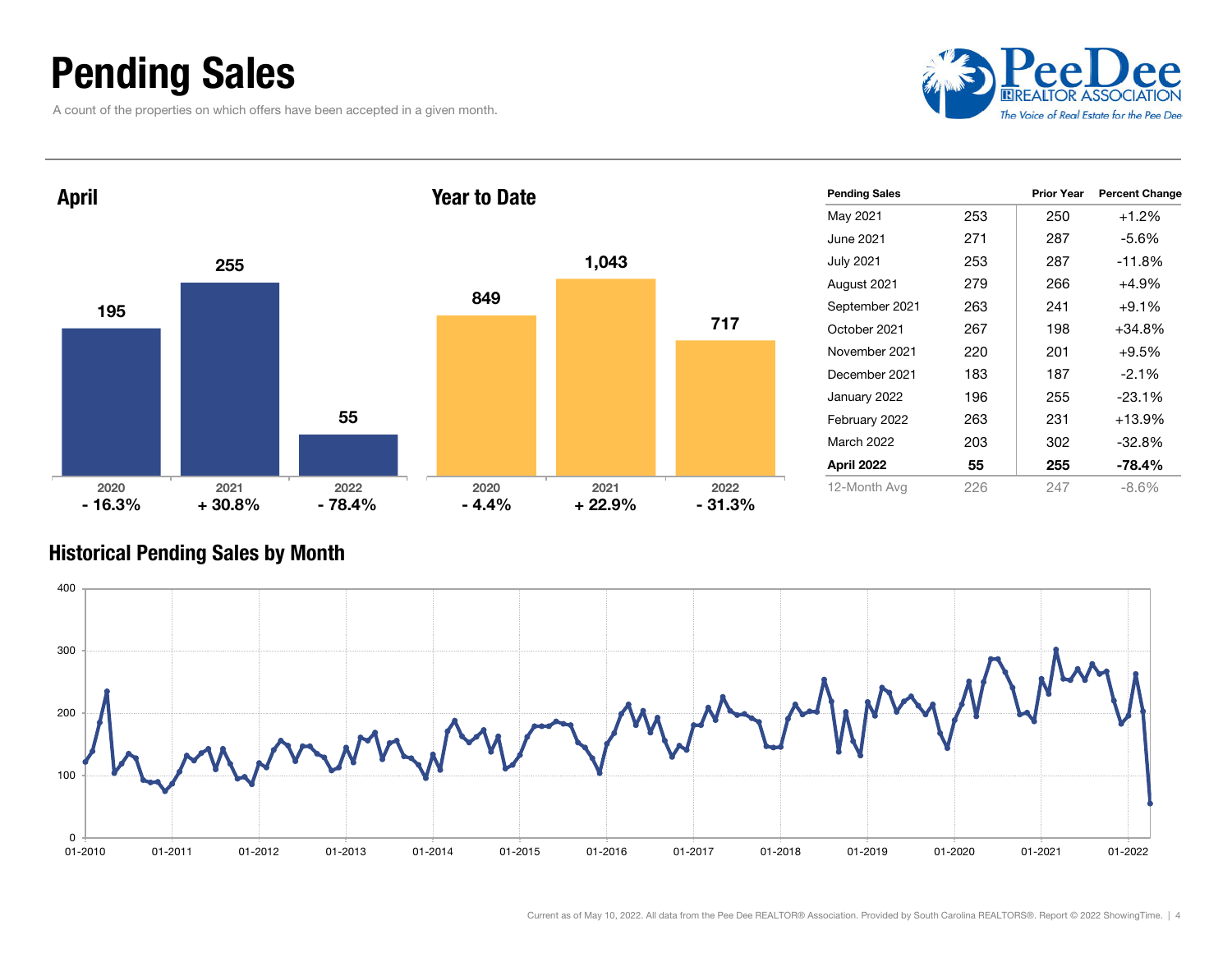### Closed Sales

A count of the actual sales that closed in a given month.



| <b>April</b> |          |         | <b>Year to Date</b> |          |         | <b>Closed Sales</b> |     | <b>Prior Year</b> | <b>Percent Change</b> |
|--------------|----------|---------|---------------------|----------|---------|---------------------|-----|-------------------|-----------------------|
|              |          |         |                     |          |         | May 2021            | 220 | 197               | $+11.7%$              |
|              |          |         |                     |          | 922     | June 2021           | 292 | 240               | $+21.7%$              |
|              | 248      |         |                     | 889      |         | <b>July 2021</b>    | 277 | 292               | $-5.1%$               |
|              |          | 246     | 763                 |          |         | August 2021         | 288 | 247               | $+16.6%$              |
| 212          |          |         |                     |          |         | September 2021      | 257 | 283               | $-9.2%$               |
|              |          |         |                     |          |         | October 2021        | 234 | 233               | $+0.4%$               |
|              |          |         |                     |          |         | November 2021       | 267 | 196               | $+36.2%$              |
|              |          |         |                     |          |         | December 2021       | 284 | 222               | +27.9%                |
|              |          |         |                     |          |         | January 2022        | 193 | 209               | $-7.7%$               |
|              |          |         |                     |          |         | February 2022       | 189 | 192               | $-1.6%$               |
|              |          |         |                     |          |         | March 2022          | 294 | 240               | $+22.5%$              |
|              |          |         |                     |          |         | April 2022          | 246 | 248               | $-0.8%$               |
| 2020         | 2021     | 2022    | 2020                | 2021     | 2022    | 12-Month Avg        | 253 | 233               | $+8.6%$               |
| $-3.2%$      | $+17.0%$ | $-0.8%$ | $+2.6%$             | $+16.5%$ | $+3.7%$ |                     |     |                   |                       |

#### Historical Closed Sales by Month

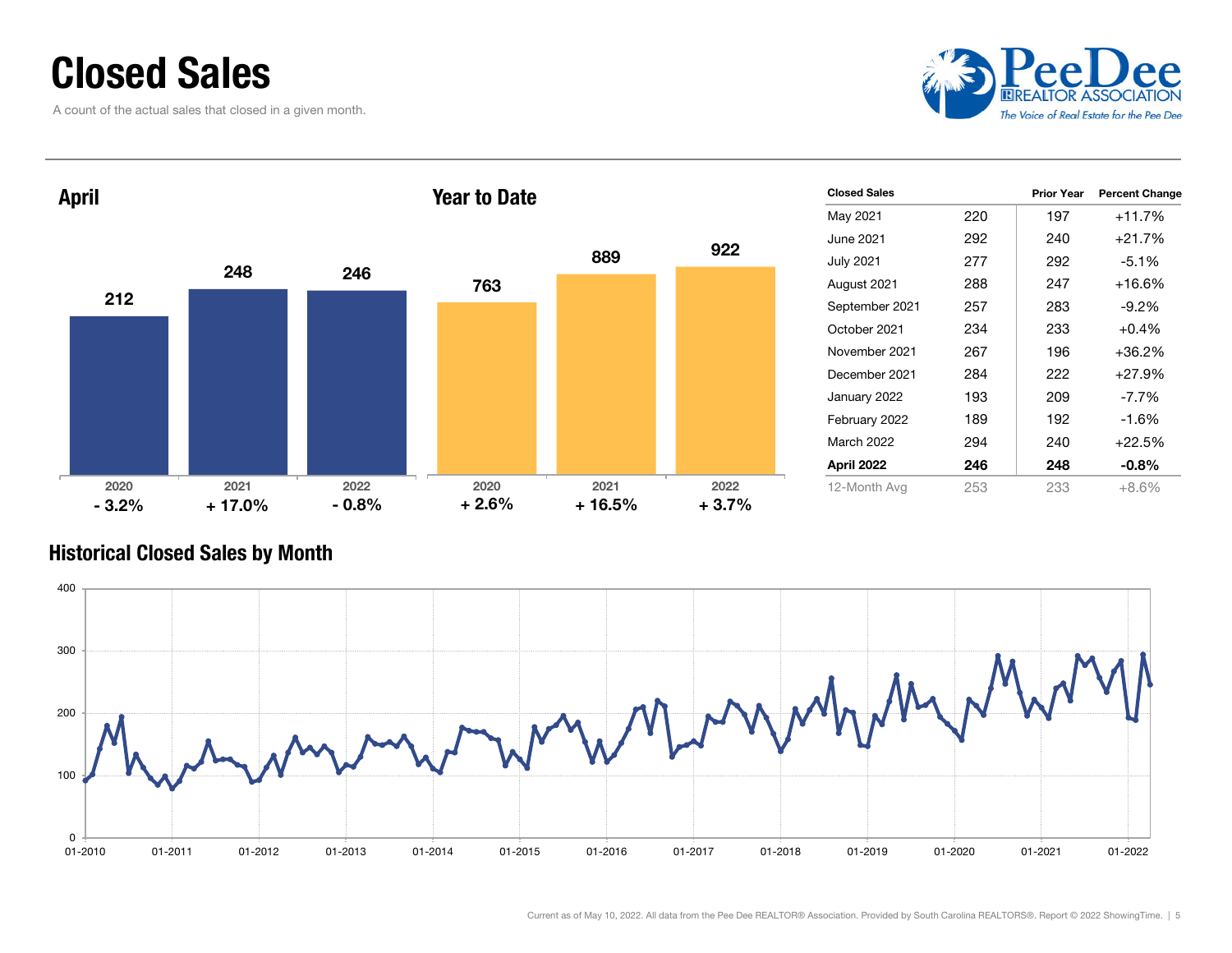### Days on Market Until Sale

Average number of days between when a property is listed and when an offer is accepted in a given month.





| Days on Market    |     | <b>Prior Year</b> | <b>Percent Change</b> |
|-------------------|-----|-------------------|-----------------------|
| May 2021          | 86  | 134               | $-35.8%$              |
| June 2021         | 96  | 128               | $-25.0\%$             |
| <b>July 2021</b>  | 86  | 131               | $-34.4%$              |
| August 2021       | 77  | 121               | $-36.4%$              |
| September 2021    | 79  | 114               | -30.7%                |
| October 2021      | 91  | 123               | $-26.0\%$             |
| November 2021     | 86  | 129               | $-33.3%$              |
| December 2021     | 101 | 111               | $-9.0\%$              |
| January 2022      | 106 | 110               | $-3.6%$               |
| February 2022     | 104 | 127               | $-18.1%$              |
| <b>March 2022</b> | 97  | 100               | $-3.0\%$              |
| April 2022        | 88  | 88                | $0.0\%$               |
| 12-Month Avg*     | 91  | 118               | $-22.9%$              |

#### Historical Days on Market Until Sale by Month

\* Average Days on Market of all properties from May 2021 through April 2022. This is not the average of the individual figures above.

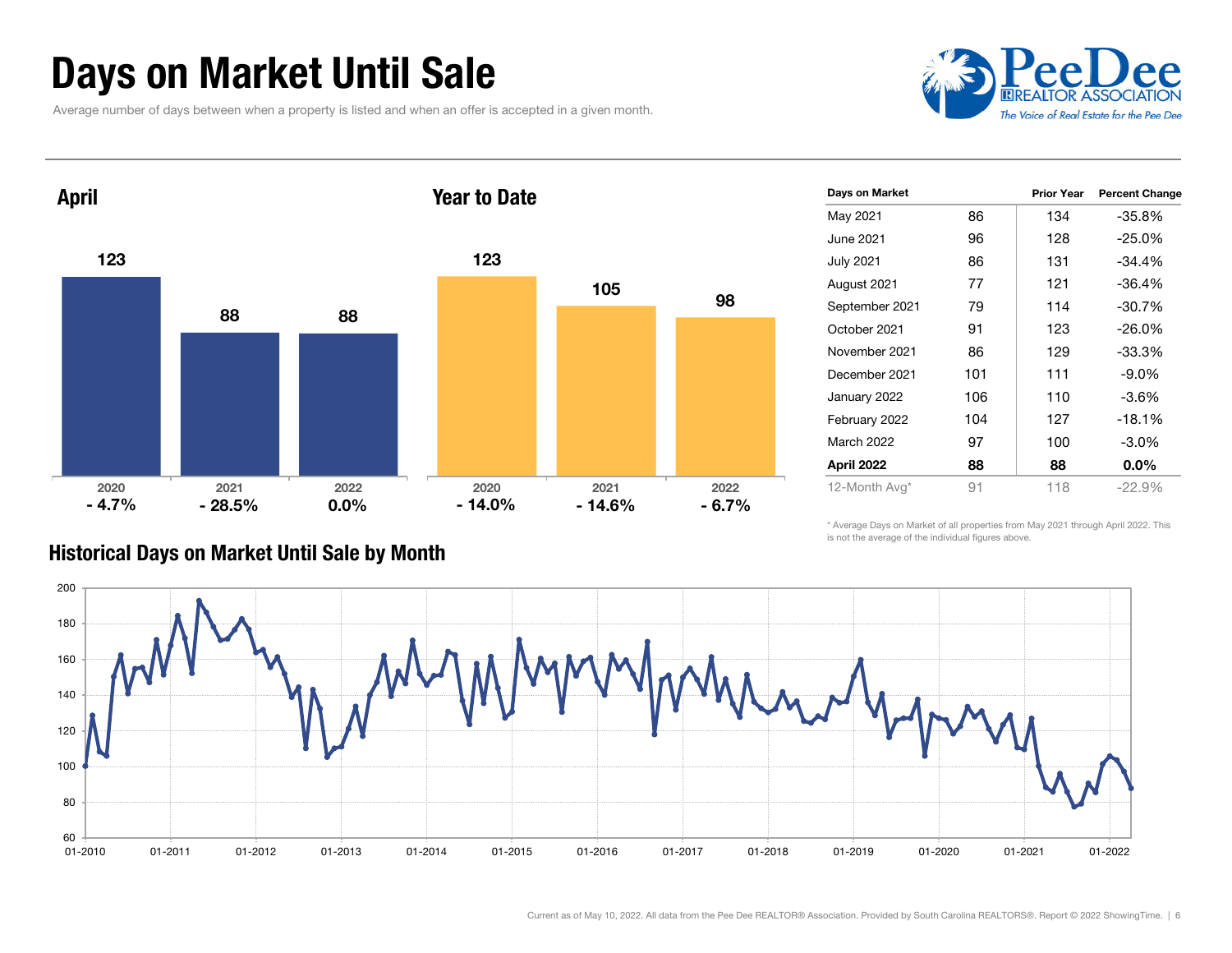### Median Sales Price

Point at which half of the sales sold for more and half sold for less, not accounting for seller concessions, in a given month.



April

#### Year to Date



| <b>Median Sales Price</b> |           | <b>Prior Year</b> | <b>Percent Change</b> |
|---------------------------|-----------|-------------------|-----------------------|
| May 2021                  | \$189,850 | \$157,000         | $+20.9%$              |
| June 2021.                | \$175,000 | \$162,000         | $+8.0\%$              |
| <b>July 2021</b>          | \$185,950 | \$163,400         | $+13.8\%$             |
| August 2021               | \$176,354 | \$162,700         | $+8.4%$               |
| September 2021            | \$184,000 | \$173,500         | $+6.1\%$              |
| October 2021              | \$185,450 | \$168,750         | $+9.9\%$              |
| November 2021             | \$189,900 | \$172,289         | $+10.2%$              |
| December 2021             | \$190,000 | \$179,000         | $+6.1\%$              |
| January 2022              | \$193,000 | \$164,500         | $+17.3%$              |
| February 2022             | \$200,000 | \$169,000         | $+18.3\%$             |
| March 2022                | \$205,000 | \$160,000         | $+28.1\%$             |
| April 2022                | \$193,500 | \$169,950         | +13.9%                |
| 12-Month Med*             | \$188,375 | \$167,000         | +12.8%                |

\* Median Sales Price of all properties from May 2021 through April 2022. This is not the median of the individual figures above.



#### Historical Median Sales Price by Month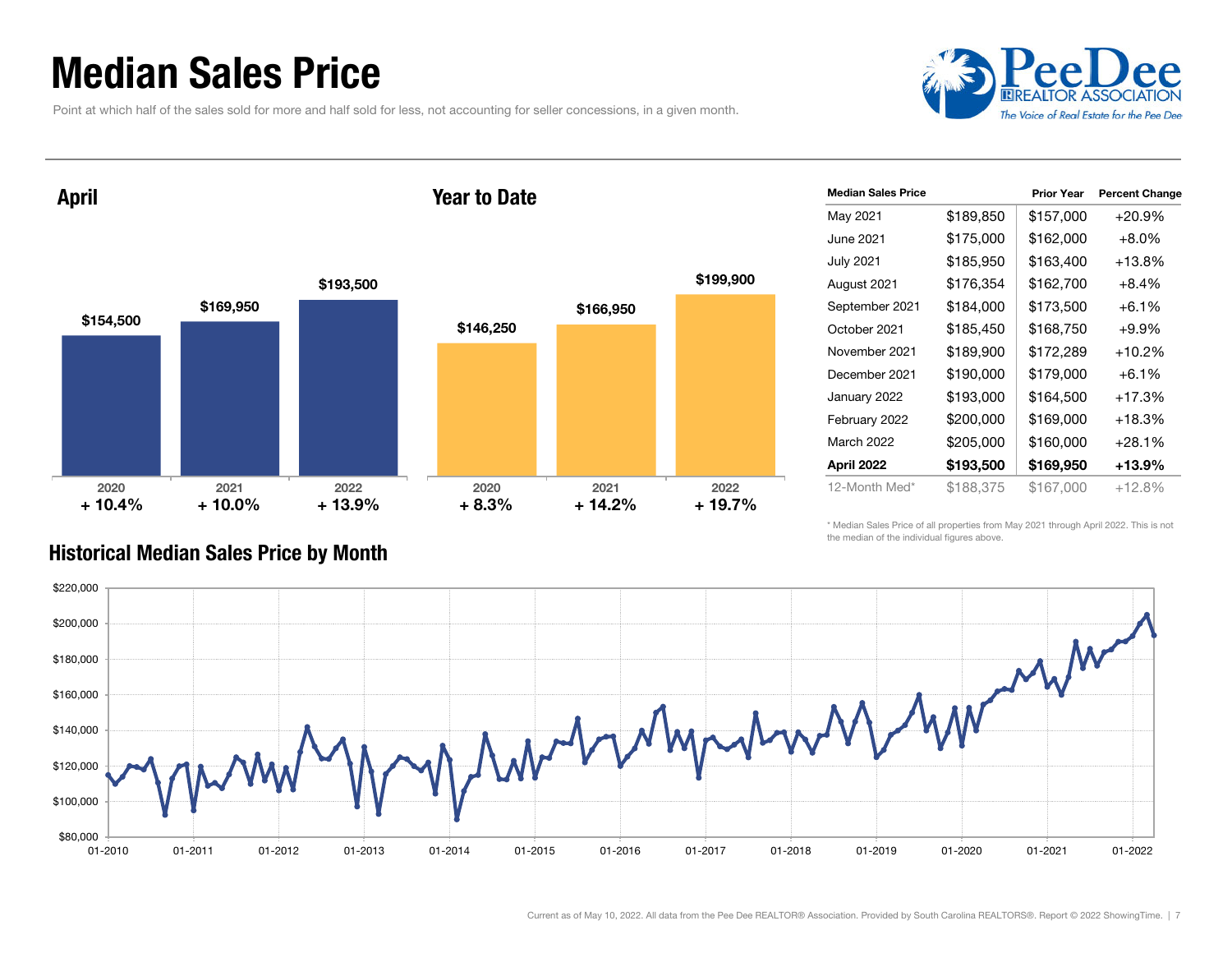### Average Sales Price

Average sales price for all closed sales, not accounting for seller concessions, in a given month.



April

#### Year to Date



| Avg. Sales Price |           | <b>Prior Year</b> | <b>Percent Change</b> |
|------------------|-----------|-------------------|-----------------------|
| May 2021         | \$212,480 | \$177,790         | +19.5%                |
| June 2021.       | \$208,458 | \$178,007         | $+17.1%$              |
| <b>July 2021</b> | \$219,898 | \$181,548         | $+21.1%$              |
| August 2021      | \$207,564 | \$185,238         | $+12.1%$              |
| September 2021   | \$208,539 | \$185,718         | $+12.3%$              |
| October 2021     | \$208,439 | \$190,598         | $+9.4%$               |
| November 2021    | \$208,562 | \$184,292         | $+13.2%$              |
| December 2021    | \$208,861 | \$198,178         | $+5.4%$               |
| January 2022     | \$216,554 | \$178,964         | $+21.0%$              |
| February 2022    | \$221,070 | \$186,680         | $+18.4%$              |
| March 2022       | \$229,363 | \$176,456         | $+30.0%$              |
| April 2022       | \$211,877 | \$188,939         | +12.1%                |
| 12-Month Avg*    | \$213,472 | \$184.367         | $+15.8%$              |

\* Avg. Sales Price of all properties from May 2021 through April 2022. This is not the average of the individual figures above.



#### Historical Average Sales Price by Month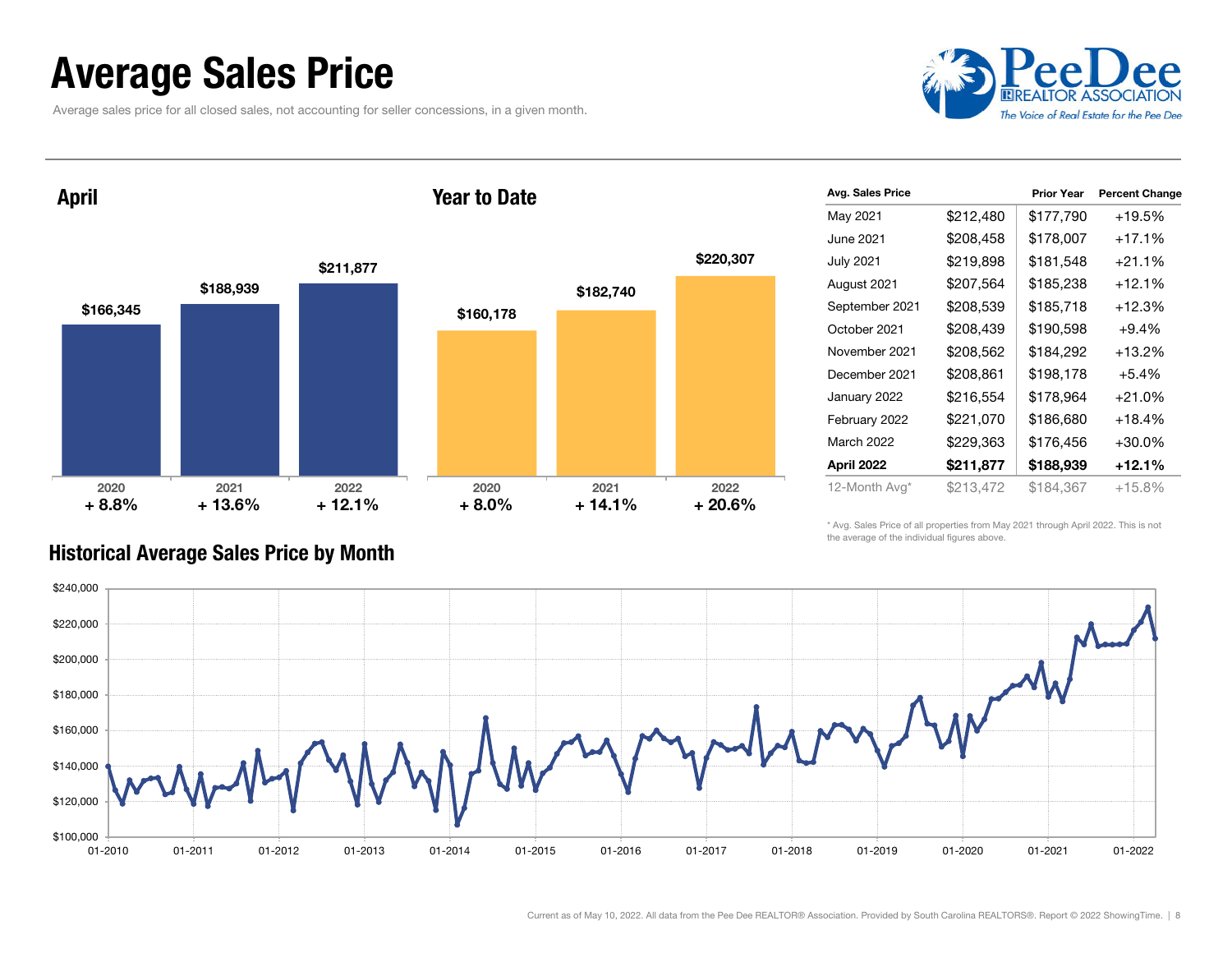### Percent of List Price Received

Percentage found when dividing a property's sales price by its most recent list price, then taking the average for all properties sold in a given month, not accounting for seller concessions.



96.6% 98.3% 99.3% 2020 2021 2022 April 96.1% 97.5% 98.5% 2020 2021 2022 Year to Date $-0.2%$  $+1.8\%$   $+1.0\%$   $+0.3\%$ + 1.8% + 1.0% + 1.5% + 1.0%

| Pct. of List Price Received |       | <b>Prior Year</b> | <b>Percent Change</b> |
|-----------------------------|-------|-------------------|-----------------------|
| May 2021                    | 98.1% | 96.8%             | +1.3%                 |
| June 2021                   | 97.5% | 97.3%             | $+0.2%$               |
| <b>July 2021</b>            | 98.1% | 96.7%             | $+1.4%$               |
| August 2021                 | 98.9% | 98.0%             | $+0.9\%$              |
| September 2021              | 98.6% | 97.3%             | +1.3%                 |
| October 2021                | 97.6% | 96.9%             | $+0.7%$               |
| November 2021               | 98.1% | 97.3%             | $+0.8%$               |
| December 2021               | 98.6% | 97.8%             | $+0.8%$               |
| January 2022                | 98.2% | 97.8%             | $+0.4%$               |
| February 2022               | 98.4% | 97.1%             | $+1.3%$               |
| <b>March 2022</b>           | 98.0% | 96.9%             | $+1.1%$               |
| April 2022                  | 99.3% | 98.3%             | $+1.0%$               |
| 12-Month Avg*               | 98.3% | 97.3%             | $+1.0\%$              |

#### Historical Percent of List Price Received by Month

\* Average Pct. of List Price Received for all properties from May 2021 through April 2022. This is not the average of the individual figures above.

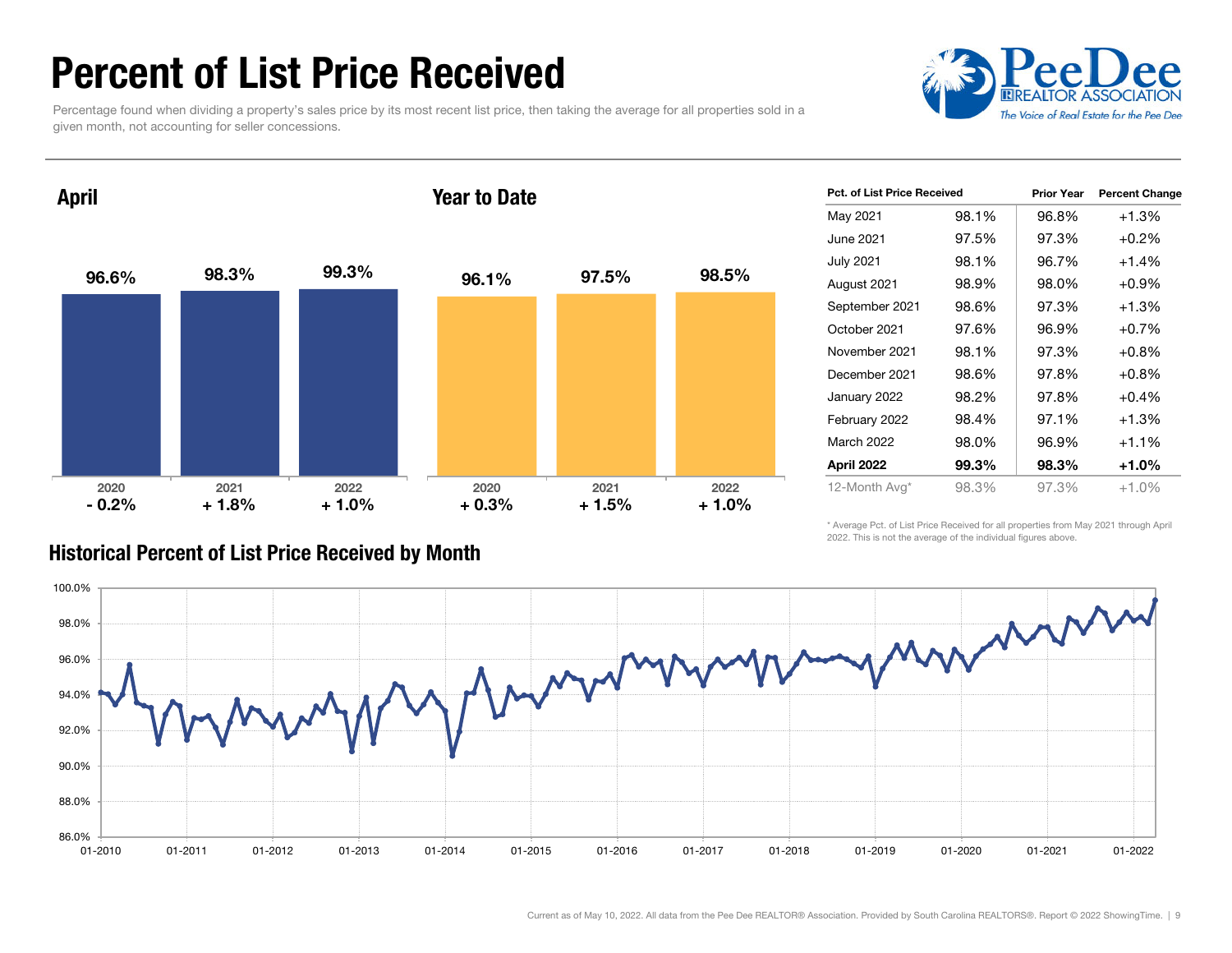## Housing Affordability Index

This index measures housing affordability for the region. For example, an index of 120 means the median household income is 120% of what is necessary to qualify for the median-priced home under prevailing interest rates. A higher number means greater affordability.





| <b>Affordability Index</b> |     | <b>Prior Year</b> | <b>Percent Change</b> |
|----------------------------|-----|-------------------|-----------------------|
| May 2021                   | 125 | 151               | $-17.2%$              |
| June 2021.                 | 135 | 146               | -7.5%                 |
| <b>July 2021</b>           | 127 | 145               | $-12.4%$              |
| August 2021                | 134 | 146               | $-8.2%$               |
| September 2021             | 129 | 137               | $-5.8\%$              |
| October 2021               | 128 | 140               | $-8.6%$               |
| November 2021              | 125 | 137               | $-8.8\%$              |
| December 2021              | 125 | 132               | $-5.3%$               |
| January 2022               | 123 | 144               | $-14.6%$              |
| February 2022              | 118 | 140               | $-15.7%$              |
| <b>March 2022</b>          | 116 | 148               | $-21.6%$              |
| April 2022                 | 122 | 139               | $-12.2\%$             |
| 12-Month Avg               | 126 | 142               | $-11.6%$              |

#### Historical Housing Affordability Index by Mont h

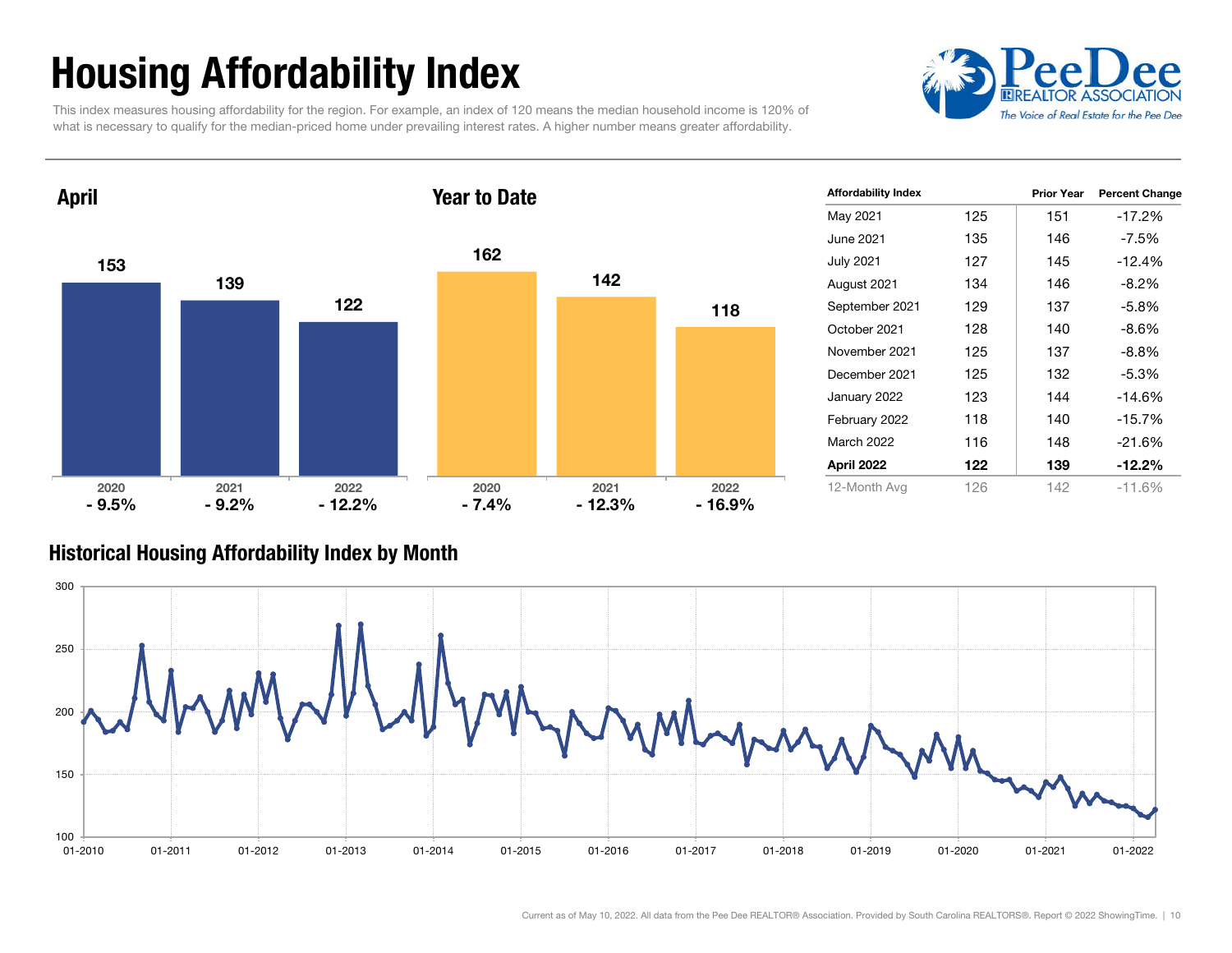### Inventory of Homes for Sale

The number of properties available for sale in active status at the end of a given month.



437 776 -43.7%

458 574 -20.2%

463 585 -20.9%

438 536 -18.3%

454 432 +5.1%

Prior Year Percent Change



#### Historical Inventory of Homes for Sale by Month

\* Homes for Sale for all properties from May 2021 through April 2022. This is not the average of the individual figures above.



Homes for Sale